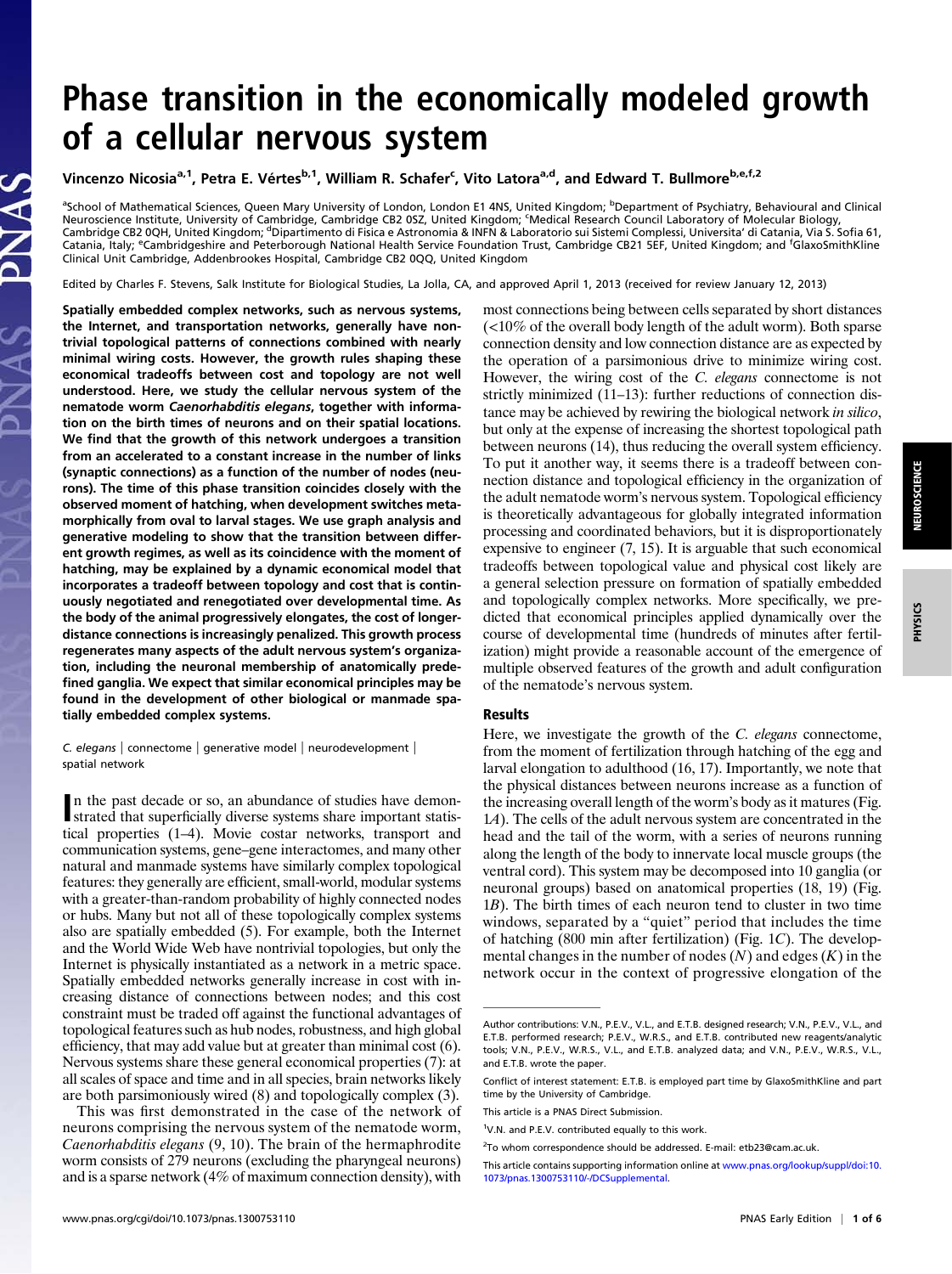

Fig. 1. Development of the C. elegans nervous system. (A) C. elegans reaches maturity roughly 63 h after fertilization. During this time, its body length increases from 50 μm to 1; 130 μm (22–24). (B) In the adult hermaphrodite worm, more than 60% of the neurons are located in the head and about 15% are found in the tip of the tail (based on data modified according to ref. 17, axis arbitrarily centered such that the origin is at the base of the head). Neurons are colored by ganglion membership (16): anterior [A], dorsal [B], lateral [C], ventral [D], retrovesicular [E], ventral cord [G], posterior lateral [F], preanal [H], dorsorectal [J], and lumbar [K]. (C) The total number of neurons (N, solid black), and connections (K, dashed blue), grows rapidly between 250 and 500 min after fertilization. Another burst of neurogenesis is observed at the end of the L1 larval stage (using data from ref. 17). (D) Plotting the number of synapses as a function of the number of neurons (yellow  $\bullet$ ) reveals the presence of a phase transition. Before hatching, K grows as  $N^2$  (solid blue line), whereas after hatching, K grows linearly with N (dashed green line). (Inset) Plot of the average nodal degree vs. N.

worm's body, from less than 50 μm before hatching to more than 1 mm in the adult.

The two growth spurts in neuronal number, before and after hatching, are paralleled by a roughly synchronous increase in the total number of synaptic connections between neurons (Fig. 1C). However, the form of the relationship between  $N$  and  $K$  evidently is different before and after hatching, as shown in Fig. 1D. The initial increase in  $K$  is well described by a quadratic function of N, implying that the average node degree increases linearly as the network grows (Fig. 1D, *Inset*). Then, at  $N \approx 200$ , hatching takes place, marking the metamorphic change of the worm from egg to larva. This event coincides with a discontinuous change in growth rules: after hatching,  $K$  increases linearly with  $N$ , so the average node degree remains constant. This experimental evidence suggests that sharp qualitative changes can indeed affect the growth rules governing the development and the formation of complex networks (1, 2, 20). In this case, the transition from one growth regime to another coincides with a metamorphic change of the worm, from egg to larva.

Although it is tempting to assume that it is a biological "trigger" or discontinuity associated with hatching that underlies the emergence of this biphasic growth curve, here we have assessed the ability



Fig. 2. Modeling network growth. (A) The linear preferential attachment model (BA, blue ■) fails to reproduce the biphasic growth observed (solid line). (B) In the BAG model (magenta ■) and the HAG model (dashed blue line), the average node degree increases linearly with the size of the network. (C) The ESG model (green  $\blacksquare$ ) exhibits a biphasic behavior, yielding a transition from quadratic to nearly linear growth at  $N \le 180$ , but fails to capture the details of the observed growth. (D) The ESTG model (red ■) accurately reproduces the details of the biphasic growth trajectory; for example, the inflection point of the modeled developmental curve corresponds closely to the moment of metamorphosis (hatching). The red dashed line in each panel indicates the number of nodes at the time of hatching ( $N \approx 200$ ). The SE of each growth curve is smaller than the size of the symbols used to plot it and is not reported.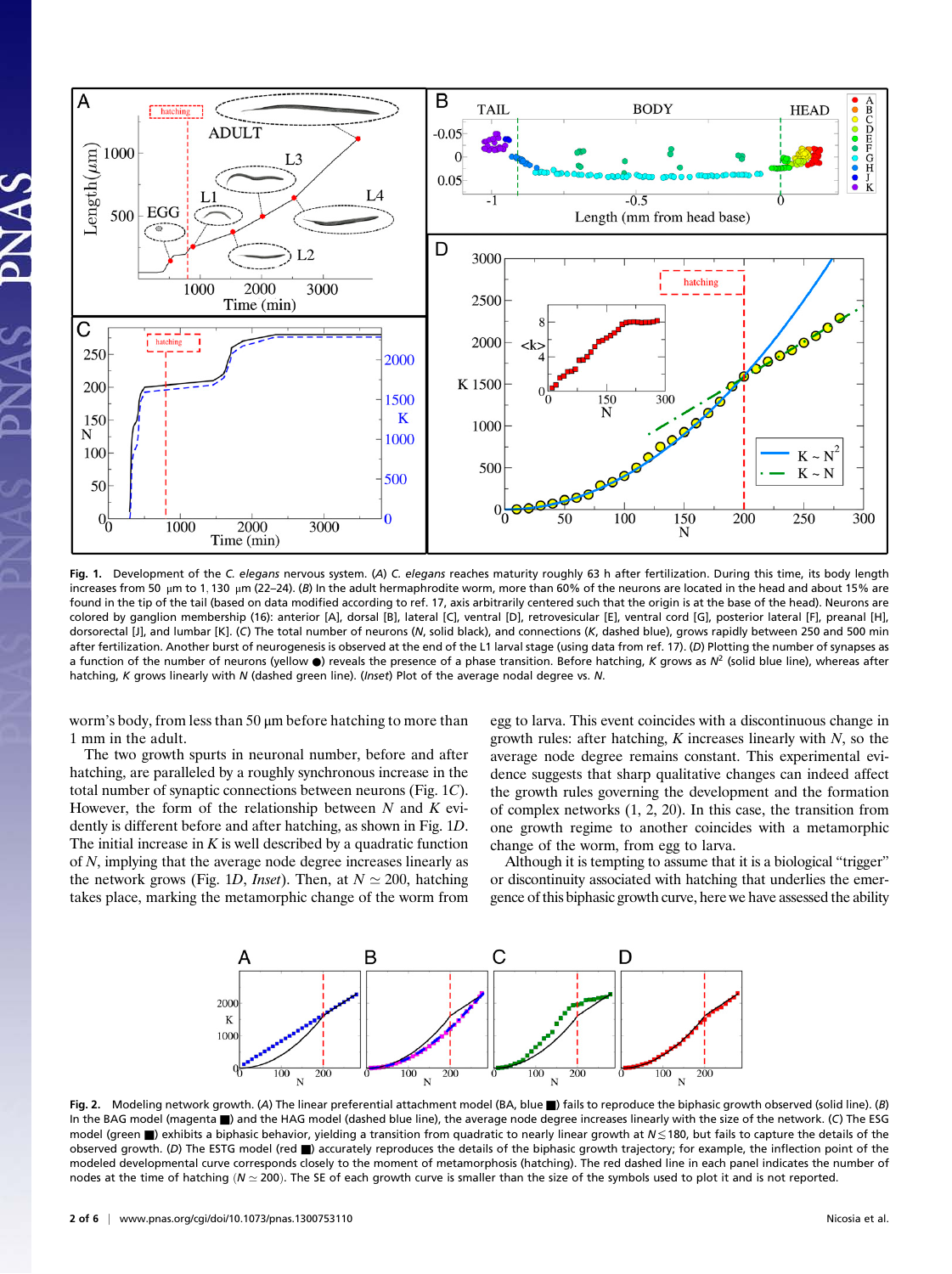of several simple and continuous models of network formation to reproduce this observed behavior without incorporating further biological detail (Fig. 2 and Materials and Methods). We deliberately decided to restrict ourselves to stochastic one-parameter models: first, because our aim was to isolate the fundamental ingredients that might be responsible for the observed discontinuous growth, and second, because as we show in the following, a one-parameter model indeed was enough to reproduce both the biphasic growth and many of the structural properties of the adult C. elegans neuronal network.

The first model we considered was the linear preferential attachment model, introduced by Barabási and Albert (BA) (20), which has been used successfully to describe the development of many different complex networks, from the World Wide Web to the Internet and citation networks. The BA model assumes that the growth of a network is driven only by its topological properties: specifically, newborn neurons are more likely to form connections to neurons that are already well connected. This model predicts a linear relationship between  $N$  and  $K$ , which closely matches the posthatching phase of worm brain development but does not provide a satisfactory fit to the prehatching phase. Conversely, the binomial accelerated growth (BAG) model, which assumes that the probability of a connection between a new neuron and any preexisting neuron is constant, predicts that  $K$  increases as a quadratic function of  $N(21)$ . Similarly, we observe a quadratic dependence of K on N also in a modified version of accelerated growth [hiddenvariable accelerated growth (HAG)], which additionally reproduces the node degree distribution of the adult worm. Accelerated growth models thus can reproduce the prehatching phase of the worm brain's growth but fail to accommodate the transition to linear scaling of  $K$  with  $N$  in the posthatching phase.

We found that economical tradeoff models that account for the spatial location of neurons while allowing some long-distance connections to high-degree nodes could reproduce biphasic growth more accurately. As a first approximation, we defined the economical spatial growth (ESG) model, which assumes that the probability of a connection forming between newborn neuron  $i$  and preexisting neuron j is a product of the degree of the jth node in the adult nervous system, and a decreasing exponential function of the Euclidean distance  $d_{ij}^{(\text{ad})}$  between nodes i and j in the adult worm. Although the modeled growth exhibits two phases, the transition between quadratic and linear phases occurs before hatching. Therefore, we considered a more refined economical spatiotemporal growth (ESTG) model where  $d_{i,j}$  is estimated by the Euclidean distance between neurons  $i$  and  $j$  at the time of birth of the newborn neuron, thereby adjusting for the fact that the connection distance between any pair of neurons will be shorter at earlier stages of development, before the worm becomes elongated. We extrapolated the position of each neuron during growth from its position in the adult worm, assuming that each neuron's position was shifted along the longitudinal axis in proportion to the overall changes in body length (Fig. 1A), which we collated from the literature (ref. 22 for the prehatching stage and ref. 23 after hatching) using a linear interpolation between larval stages (24). Although the penalty on connection distance remains fixed in this model, its effect on connectivity as a function of the overall scaling of the system is evolving dynamically. Indeed, the tradeoff between distance and topological degree is increasingly biased in favor of minimizing connection distance as development proceeds and the worm becomes longer overall. The model provides an excellent fit to the two observed scalings of K as function of N in the biological data, including a good approximation of the moment of hatching to the transition point from one growth regime to the other.

This suggests that the discontinuity in the growth curve is not explained by biological triggers related to hatching but instead is a consequence of the spatial properties of the system. In particular, the average distance of newly born neurons relative to all other neurons is much greater after hatching, so the distance penalty term begins to dominate the tradeoff embodied in the spatial growth rules. This is especially obvious in the ESTG model, in which the worm's elongation causes distances to increase in the interim between the two bursts of neurogenesis. Note, however, that a transition already is visible in the ESG model. This may be explained by noting that most neurons born after hatching are located along the body of the worm rather than in the head ([SI](http://www.pnas.org/lookup/suppl/doi:10.1073/pnas.1300753110/-/DCSupplemental/sapp.pdf) Appendix[, section S1 and Fig. S1\)](http://www.pnas.org/lookup/suppl/doi:10.1073/pnas.1300753110/-/DCSupplemental/sapp.pdf), so the average distance between these newly born neurons and all others is again increased after hatching. We also tested the ability of other one-parameter models to reproduce the observed growth curve ([SI Appendix](http://www.pnas.org/lookup/suppl/doi:10.1073/pnas.1300753110/-/DCSupplemental/sapp.pdf), section S2); in particular, we tried to encode the cost of long connections through a power-law decay instead of an exponential one, but none of the alternative models could accommodate the abrupt change in the functional relation between  $K$  and  $N$  with the same accuracy obtained by ESTG (SI Appendix[, section S4 , Table S-II,](http://www.pnas.org/lookup/suppl/doi:10.1073/pnas.1300753110/-/DCSupplemental/sapp.pdf) [and Fig. S2\)](http://www.pnas.org/lookup/suppl/doi:10.1073/pnas.1300753110/-/DCSupplemental/sapp.pdf). The ESTG model also provides a good account of several

other features of the adult nervous system's organization, including the statistical distributions of node degree, node efficiency, and edge length in the adult worm brain (Fig. 3). According to the results obtained through the computation of the symmetrized Kullback–Leibler divergence, ESTG is the model that most closely reproduces the distributions of node degree, edge length, and node efficiency (SI Appendix[, section S5, Table S-III, and](http://www.pnas.org/lookup/suppl/doi:10.1073/pnas.1300753110/-/DCSupplemental/sapp.pdf) [Figs. S3](http://www.pnas.org/lookup/suppl/doi:10.1073/pnas.1300753110/-/DCSupplemental/sapp.pdf)–[S5](http://www.pnas.org/lookup/suppl/doi:10.1073/pnas.1300753110/-/DCSupplemental/sapp.pdf)).

Moreover, the model can provide a reasonable account of finer-grained details of the adult system, such as the anatomical variation in the average node degree and nodal efficiency along the length of the worm. Networks simulated by the model also had a mesoscopic structure closely resembling the pattern of clustered connectivity between neurons belonging to one of 10 ganglia previously defined on biological grounds. Neurons belonging to the same ganglion in the worm brain tend to have high connectivity with one another and relatively sparse connectivity to neurons in other ganglia (18, 19). This biological pattern and the neurons belonging to each specific ganglion were reproduced quite accurately by the ESTG model (Fig. 3).

#### Discussion

We have shown that a fairly simple economical model was adequate to account for many aspects of the spatial and topological development of the nervous system of the nematode worm, C. elegans. We describe this generative model as economical because it represents the formation of synaptic connections probabilistically as a tradeoff between topological value and wiring cost. More specifically, the model accommodates the potentially competitive tendencies of each new neuron to connect to topologically important hub neurons, which may be a long distance away (∼1 mm), versus connecting only to neurons that are spatially adjacent (<0.1 mm), which will conserve wiring costs. Crucially, in estimating the connection cost between pairs of neurons, we have used prior data on the birth time of each neuron and the progressive elongation of the worm's body to estimate the distance between each pair of neurons at the time of synapse formation. This measure of connection cost was traded off against a topological bias (preferential attachment) for new neurons to connect to high-degree hub neurons of the adult nervous system. As the worm's body progressively elongates, the cost penalty predominates and long-distance connections, even to hub nodes, become less likely. This simple but unique model of a dynamically evolving economical tradeoff between cost and topology has allowed us to reproduce a phase transition in the growth of the C. elegans cellular connectome coinciding closely with the moment of hatching, or metamorphic transition from egg to larval stages of development. Dynamical economical growth processes also simulated several aspects of the configuration of the adult nervous system.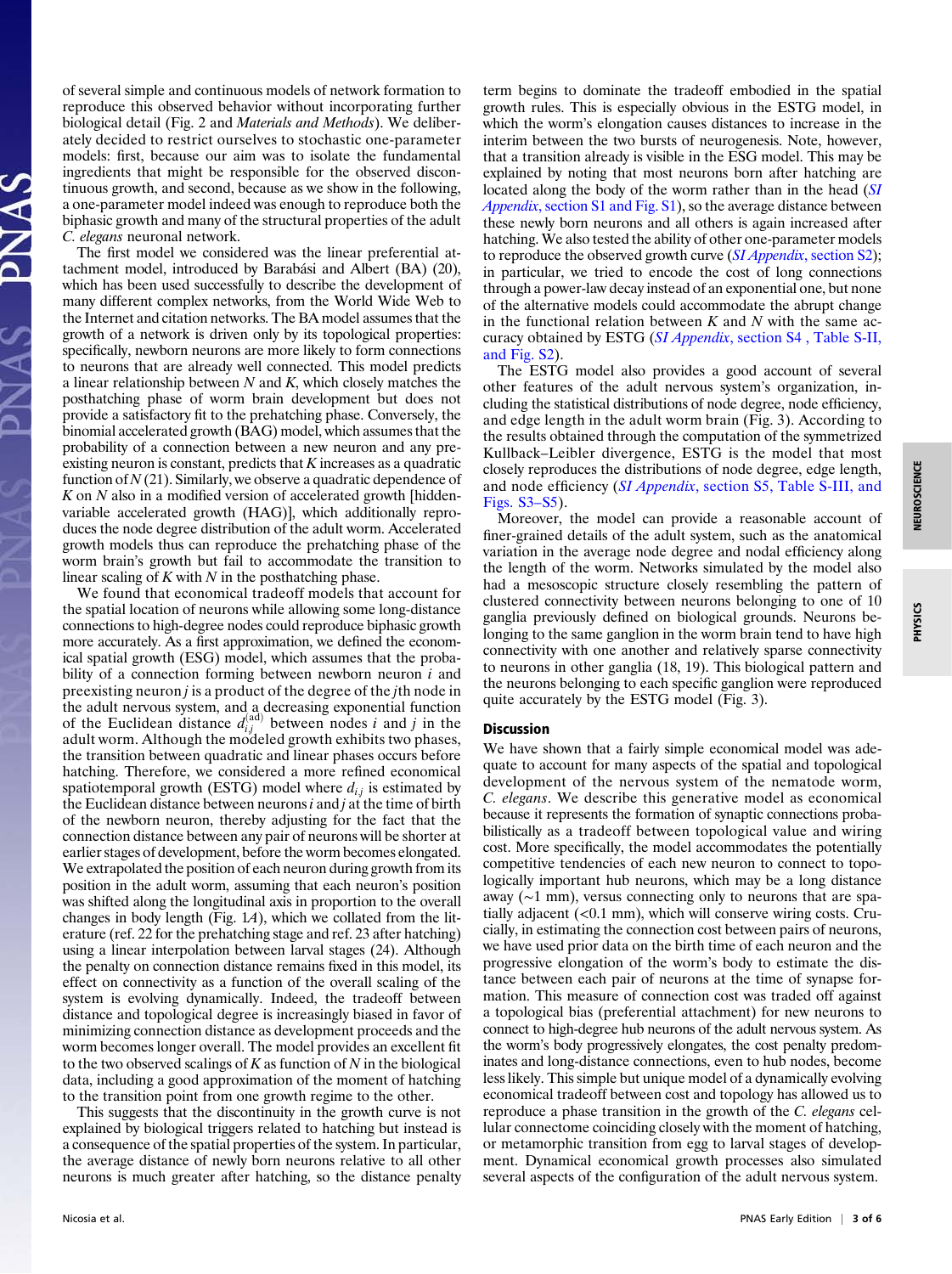

Fig. 3. Local and mesoscopic network structures. (A) The distributions of node degree (Left, blue), connection distance (Center, red), and node efficiency (Right, orange) of model-generated networks closely match those observed in the C. elegans neuronal network (shown in gray). (B) This panel shows how the average node degree (Upper) and the average node efficiency (Lower) vary along the length of the C. elegans body (solid black lines) and in networks generated using the ESTG model (red dashed lines). (C) Networks created using the ESTG model (Right) also reproduce the pattern of intra- and interganglia connections observed in C. elegans (Left). Brighter colors indicate higher connection density; letters A-K denote neuronal ganglia as defined in legend to Figure 1.

The principle that nervous systems conserve wiring costs dates back to the seminal work of Ramón y Cajal in the 19th century, and it has been experimentally validated and theoretically developed extensively since then. Many aspects of brain organization, ranging from the placement of neurons in the adult C. elegans nervous system (8) to the shape of dendritic trees (25) and the modular architecture of large-scale human brain networks (26), have been attributed plausibly to a parsimonious drive to minimize wiring costs. However, a strictly cost-minimal network would have a regular, lattice-like topology. Synaptic connections would be clustered between spatially and topologically neighboring neuronal nodes, with none of the long-distance axonal projections needed to mediate topologically efficient communication between widely separated neurons. However, this is not a recognizable description of nervous system topology. In many species, and at many scales of space and time, it has been found that brain structural and functional networks have a shorter average path length or greater efficiency than a regular lattice. Brain networks also consistently have nonregular properties, such as high-degree hubs in a fat-tailed degree distribution, and a modular community structure entailing long-distance intermodular connections between neurons in anatomically distributed modules. Many of these topological features are more than minimally expensive or incur a premium in wiring cost, but they may add value to the overall performance of the system. For example, high-degree hub nodes of the C. elegans nervous system include many of the so-called command interneurons that play a key role in the adaptive function of coordinated forward and backward movement of the worm (15, 16). Topological efficiency of human brain networks has been positively correlated with

normal variation in IQ (more intelligent people tend to have more efficient structural and functional networks) (7, 27). Tradeoffs between cost and efficiency have been shown to be heritable properties of human brain networks derived from functional MRI (fMRI) data (28), and economical models of network formation can reproduce the (somewhat different) statistical properties of fMRI networks in both healthy adults and patients with schizophrenia (29). These and other observations support the general idea that nervous systems are selected to negotiate an economical tradeoff between wiring cost (usually measured by connection distance) and topological value (which might be measured by degree, efficiency, or several other network properties related to adaptive brain function).

Therefore, the basic principles of the economical model investigated here are not new to the neuroscience literature (7). However, there are several distinctive aspects of our results. Firstly, this work is an innovative demonstration that economical models can account for the growth of a nervous system described quite concretely and exactly at the cellular scale of synaptic connections between neurons. Many of the previous studies of economical tradeoffs in brain networks were based on analysis of statistical associations (so-called functional connectivity) between fMRI time series recorded at different spatial locations (28), or on analysis of large-scale axonal projections rendered by tractography algorithms applied to diffusion imaging data (30). Such human neuroimaging results indicate that economical principles may apply to network formation at macroscopic scales, but the neuronal substrate of networks based on imaging statistics remains unresolved. The demonstration here of economical principles applying to a connectome described with much greater precision at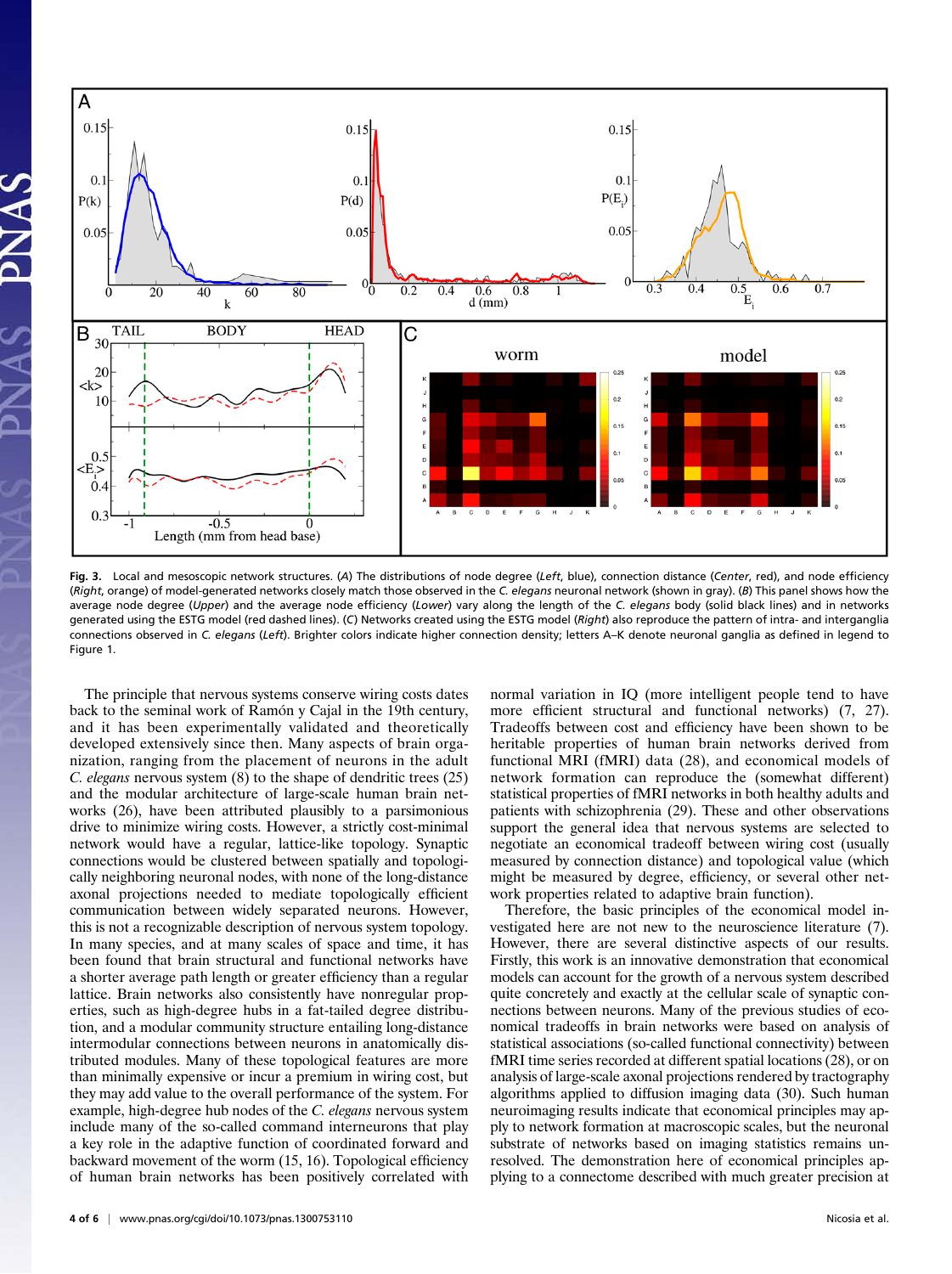a cellular scale somewhat validates the prior neuroimaging results. Moreover, it suggests that the same competitive selection criteria may inform nervous system formation over multiple spatial scales. Brain networks may have a scale-invariant or fractal economy of organization.

More broadly, these results are innovative in demonstrating directly how simple economical growth models can provide a reasonable account of complex growth curves, such as the nonlinear processes of nervous system maturation and metamorphosis, from egg to adult worm. Nematodes, like all members of the superphylum Ecdysozoa, develop through discrete stages (egg, several juvenile stages, adult) separated by molting events. The situation in C. elegans is most closely analogous to hemimetabolous insects (with "incomplete metamorphosis") because the juvenile stages resemble the adults apart from the absence of mating/reproductive structures. However, each molt may be considered metamorphic, with the L1–L2 and L4–adult molts, in particular, known to involve both the addition of new cells and formation of new synaptic links. The special significance of the egg–L1 transition perhaps has been less appreciated up to now, and as such represents a unique finding of this work.

Our more realistic modeling of connection cost, taking into account the changing spatial constraints during the growth of the system, also shines a different light on the many previous studies of connection cost (8, 11, 16) in this paradigmatic complex system. Further work is needed to test the hypothesis that the specific parameters of this model correspond to discrete molecular or genetic signals. It is imaginable, for example, that a penalty on long-distance connections might be biologically coded by the spatial gradient of an axonally attractive molecule diffusing from neurons, or that neurons destined to have high degree in the adult system express distinctive cell surface markers from birth that favor synaptic formation.

We have compared the performance of the dynamically evolving economical model with that of several other models and, as expected theoretically, found that simpler models based on preferential attachment rules could reproduce one of the two phases of network development (quadratic or linear) before or after hatching. However, only economical models that traded off connection distance with preferential attachment bias could reproduce both phases, and the timing of phase transition was reproduced accurately only by the dynamic linkage between interneuronal connection distance and progressive developmental elongation of the whole organism. For this reason, we consider that the modeling results affirm our hypothetical prediction that development of this cellular connectome can be accounted for by continual renegotiation of an economical tradeoff between connection cost and the formation of high-degree hubs. This affirmation is conditional on the caveat that not all possible models have been evaluated comparatively. It is possible that a better model, perhaps incorporating a few more relevant biological details (such as type of synapse, electrical or chemical), might be developed in the future.

We note that economical principles of network formation demonstrated here for the growth of the nervous system of the nematode worm are not necessarily limited to this system. Many other systems, besides brains, are both spatially embedded and topologically complex. We anticipate that economical growth models of the potentially changing tradeoffs between physical connection cost and topological value also may contribute to future understanding of the development and evolution of transport, computational, and infrastructural systems.

#### Materials and Methods

Data. We have used the most up-to-date map of the C. elegans connectome (16), consisting of 279 somatic neurons interconnected through 6,393 chemical synapses, 890 gap junctions, and 1,410 neuromuscular junctions. Because gap junctions often overlap with synapses and synaptic connections often are reciprocated, we have considered only the backbone network, in which all the synapses and gap junctions between each pair of neurons are represented by a single undirected edge, obtaining a graph with  $N = 279$ nodes and  $K = 2,287$  edges in total (neuromuscular connections were excluded). Information about the growth of the neuronal network, particularly the exact time of birth of each neuron, has been reconstructed from recent literature (17).

Linear Preferential Attachment. The BA model assumes that the growth of a network is driven solely by its topological structure, and produces random graphs with a power-law degree distribution  $p_k \sim k^{-\gamma}$ , where  $\gamma \simeq 3$  (20). In the model, a new node is added at each time and is connected to  $m$  existing nodes. The probability for the new node  $i$  to be connected to an existing node *j* is a linear function of the degree  $k_i$ , namely

$$
\Pi_{i \to j}^{BA} = k_j / 2K,
$$
 [1]

where K denotes the total number of links when the new node arrives. Because each node chooses  $m$  neighbors with which to connect, the total number of links increases linearly with the size of the network, and the average node degree remains constant.

Accelerated Topological Growth. Traditionally, network growth is said to be accelerated if the average node degree increases with the size of the network. Acceleration has been observed in many complex networks, and different models of scale-free networks with acceleration have been proposed so far (21). We have considered two different accelerated growth models. In the first model, called binomial accelerated growth (BAG), a new node *i* tries to establish a connection with each of the existing nodes, and a link to node  $j$  is created with probability  $p$ , namely

$$
\Pi_{i \to j}^{BAG} = p. \tag{2}
$$

The BAG model produces networks in which the number of links increases as the square of N. In fact, the expected number of links established when the network has N nodes is

$$
K(N) = p \sum_{i=1}^{N} (i-1) = p \frac{N(N-1)}{2}.
$$
 [3]

The BAG model produces networks with a binomial degree distribution, because it is equivalent to an Erdös–Rényi random graph model, in which each of the  $N(N-1)/2$  potential links appears with probability p (31).

We also introduced a second model of accelerated growth, called hiddenvariable accelerated growth (HAG). In general, hidden-variable models produce networks with a prescribed degree distribution: the HAG model grows random networks having, on average, the same degree distribution observed in the adult C. elegans neural network. The model works as follows. We assign to each node j of the network, once and for all, a hidden variable  $h_i$ . In particular, we set  $h_j = k_j^{\text{ad}}$ , where  $k_j^{\text{ad}}$  is the degree of node  $j$  in the adult worm. When a new node  $i$  arrives, it tries to establish a link with each of the nodes in the network, and a link to node j is created with probability

$$
\Pi_{j \to j}^{HAG} = \rho \frac{h_j}{h_{max}},
$$
 [4]

where  $h_{max}$  is the maximum of  $h_i$  over *j* and *p* is appropriately selected to reproduce the final number of links. It is possible to prove that the final degree of a node i over different network realizations is Poisson distributed around an average value equal to  $k_i^{\text{ad}}$ . Consequently, networks produced by HAG show an accelerated growth similar to that generated by the BAG model while also preserving the actual degree distribution of the C. elegans neural network.

ESG. To create networks embedded in Euclidean space (5, 6), we considered the economical spatial growth model, which is based on a tradeoff between the tendency to create topologically important connections to hubs and the physical distance between neurons. When a new node i arrives, it is placed in the position it occupies in the adult worm, and a link to each of the existing nodes is created with probability

$$
\Pi_{i \to j}^{ESG} = \frac{h_j}{h_{max}} e^{-\frac{\sigma_{ij}^{ad}}{\delta}},
$$
 [5]

where the values  $h_j$  are assigned as in the HAG model and  $\delta$  is a parameter tuning the typical connection distance. Namely, the probability of creating a link exponentially decreases with the Euclidean distance  $d_{ij}^{\text{ad}}$  that separates

**PHYSICS**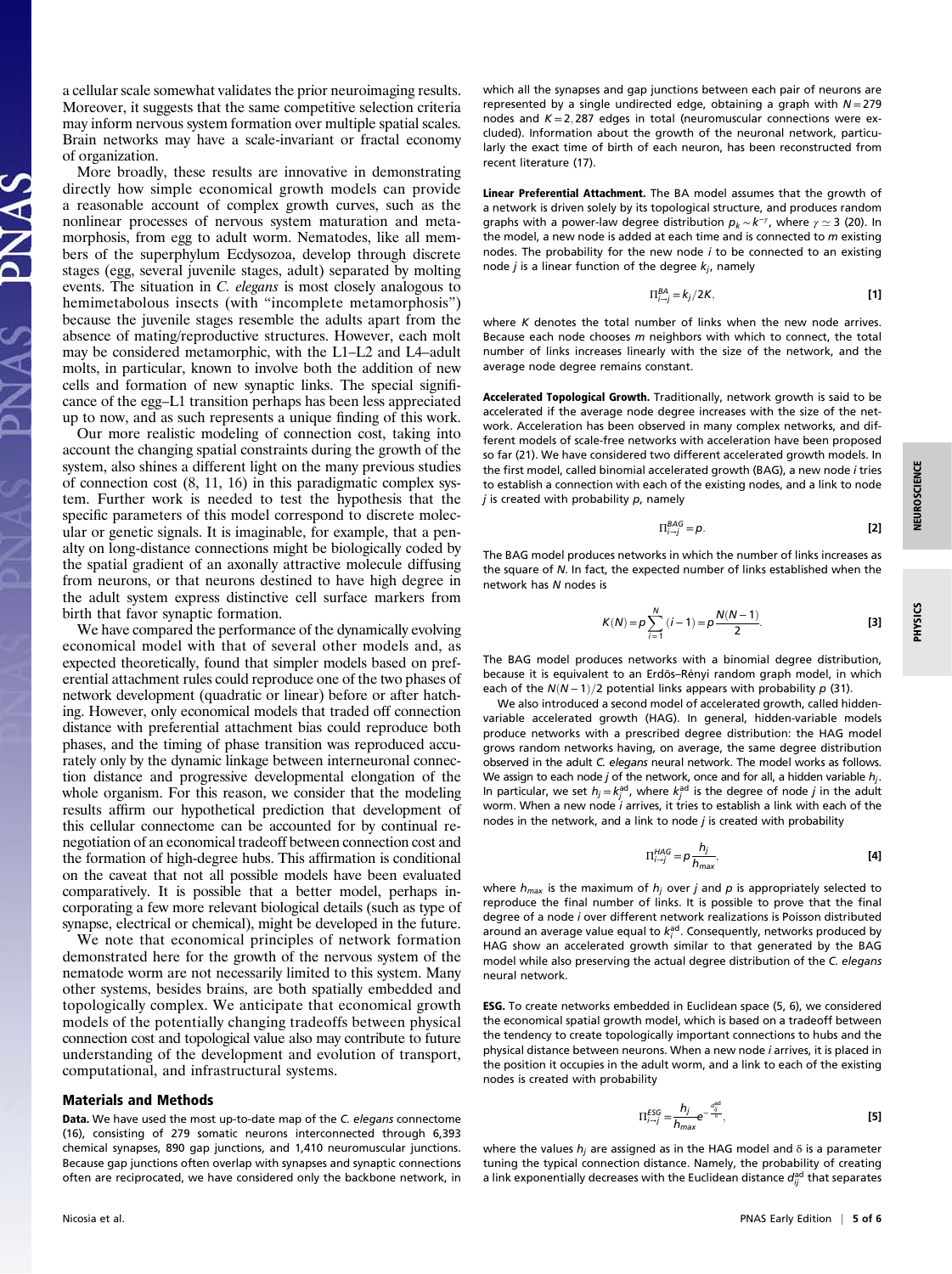*i* and *j* in the adult worm, and is weighted by the hidden variable  $h_j$  =  $k_j^{\mathrm{ad}}$  (to preserve the actual degree distribution of the C. elegans neural network).

ESTG. The economical spatio-temporal growth model, using information about the length of the worm at different stages, takes into account the actual spatial position of each neuron while the worm grows over time. When a new node i arrives, it is placed in the position it occupies in the C. elegans neural network at time t, and a link to each of the existing nodes is created with probability

$$
\Pi_{i \to j}^{\text{ESTG}} = \frac{h_j}{h_{\text{max}}} e^{-\frac{d_j(t)}{\delta}},\tag{6}
$$

where the values  $h_i$  are assigned as in the HAG model and  $\delta$  is a parameter tuning the typical edge length. Notice that the probability to establish a link depends on the time at which node i appears, because the distance  $d_{ii}(t)$ depends on the relative positions of  $i$  and  $j$ , which change over time because of elongation of the worm's body. We considered the real length of the worm at each time, and we estimated the position of each node at that time using linear interpolation and assuming a uniform expansion of the worm along the longitudinal axis.

Parameter Tuning. The first requirement of any suitable model for the C. elegans neuronal network growth is to produce networks having  $N = 279$ nodes and, on average,  $K = 2,287$  edges, as observed in the adult worm. We used Monte Carlo simulations and iterative bisection to identify the interval in the parameter space for which the expected total number of edges  $K$  of the generated networks was equal to  $2,287 \pm 1\%$ ; see [SI Appendix](http://www.pnas.org/lookup/suppl/doi:10.1073/pnas.1300753110/-/DCSupplemental/sapp.pdf), section 53 for methodological details and the optimal parameter values for each of the eight models in [SI Appendix](http://www.pnas.org/lookup/suppl/doi:10.1073/pnas.1300753110/-/DCSupplemental/sapp.pdf), Table S-I.

- 1. Albert R, Barabási A-L (2002) Statistical mechanics of complex networks. Rev Mod Phys 74(1):47–97.
- 2. Boccaletti S, Latora V, Moreno Y, Chavez M, Hwang D-U (2006) Complex networks: Structure and dynamics. Phys Rep 424:175–308.
- 3. Bullmore E, Sporns O (2009) Complex brain networks: Graph theoretical analysis of structural and functional systems. Nat Rev Neurosci 10(3):186–198.
- 4. Barabási A-L (2012) The network takeover. Nat Phys 8:14–16.
- 5. Barthélemy M (2011) Spatial networks. Phys Rep 499:1–101.
- 6. Barthélemy M (2003) Crossover from scale-free to spatial networks. EPL 63(6): 915–921.
- 7. Bullmore E, Sporns O (2012) The economy of brain network organization. Nat Rev Neurosci 13(5):336–349.
- 8. Chen BL, Hall DH, Chklovskii DB (2006) Wiring optimization can relate neuronal structure and function. Proc Natl Acad Sci USA 103(12):4723–4728.
- 9. Watts DJ, Strogatz SH (1998) Collective dynamics of 'small-world' networks. Nature 393(6684):440–442.
- 10. Latora V, Marchiori M (2003) Economic small world behaviour in weighted networks. Eur Phys J B 32(2):249–263.
- 11. Pérez-Escudero A, de Polavieja GG (2007) Optimally wired subnetwork determines neuroanatomy of Caenorhabditis elegans. Proc Natl Acad Sci USA 104(43):17180– 17185.
- 12. Pérez-Escudero A, Rivera-Alba M, de Polavieja GG (2009) Structure of deviations from optimality in biological systems. Proc Natl Acad Sci USA 106(48):20544–20549.
- 13. Sporns O (2011) Networks of the Brain (MIT Press, Cambridge, MA).
- 14. Kaiser M, Hilgetag CC (2006) Nonoptimal component placement, but short processing paths, due to long-distance projections in neural systems. PLOS Comput Biol 2(7):e95.
- 15. Towlson EK, Vertes PE, Ahnert SE, Schafer WR, Bullmore ET (2013) The rich club of the C. elegans neuronal connectome. J Neurosci 33(15):6380–6387.
- 16. Varshney LR, Chen BL, Paniagua E, Hall DH, Chklovskii DB (2011) Structural properties of the Caenorhabditis elegans neuronal network. PLOS Comput Biol 7(2):e1001066.
- 17. Varier S, Kaiser M (2011) Neural development features: Spatio-temporal development of the Caenorhabditis elegans neuronal network. PLOS Comput Biol 7(1):e1001044.

**Degree Distribution.** Given an undirected graph  $G(V, E)$  associated with the symmetric adjacency matrix  $A = \{a_{ij}\}\$ , the degree of a node *i* is defined as the number of edges incident on i, and is denoted by  $k_i = \sum_j a_{ij}$ . The degree distribution  $P(k)$  of the graph indicates, for each value of  $k$ , the probability of finding a node whose degree is equal to  $k$ .

Connection Distance Distribution. Given two directly connected nodes i and j of a spatially embedded network, we define the distance of the edge  $(i, j)$  as the Euclidean distance  $d_{ij}$  separating node *i* and node *j*. The distance distribution  $P(d)$  is the probability of finding an edge whose distance is exactly equal to d.

Node and Graph Efficiency. Given an undirected and unweighted graph G, the efficiency of a node is defined as

$$
E_i = \frac{1}{N-1} \sum_{\substack{j=1 \ j \neq i}}^{N} \frac{1}{\lambda_{ij}},
$$
 [7]

where  $\lambda_{ij}$  is the path length between node *i* and node *j*, measured as the number of edges in the shortest path connecting i to j. The smaller the  $\lambda_{ij}$ , the larger the contribution of node  $j$  to the efficiency of  $i$ . The efficiency of a graph is defined as the average efficiency of its nodes.

ACKNOWLEDGMENTS. V.N. and V.L. acknowledge the support of the EU Project LASAGNE, Contract no. 318132 (STREP). The Behavioural and Clinical Neuroscience Institute is supported by the Medical Research Council (United Kingdom) and the Wellcome Trust.

- 18. Arenas A, Fernández A, Gómez S (2008) A complex network approach to the determination of functional groups in the neural system of C. elegans. Bio-Inspired Computing and Communication, eds Liò P, Yoneki E, Crowcroft J, Verma DC (Springer, Berlin) pp 9–18.
- 19. Arenas A, Fernández A, Gómez S (2009) An optimization approach to the structure of the neuronal layout of C. elegans. Handbook on Biological Networks, eds Boccaletti S, Latora V, Moreno Y (World Scientific, London), Vol 10, pp 243–257.
- 20. Barabási A-L, Albert R (1999) Emergence of scaling in random networks. Science 286(5439):509–512.
- 21. Dorogovtsev SN, Mendes JFF (2001) Effect of the accelerating growth of communications networks on their structure. Phys Rev E Stat Nonlin Soft Matter Phys 63(2 Pt 2):025101.
- 22. McKeown C, Praitis V, Austin J (1998) sma-1 encodes a betaH-spectrin homolog required for Caenorhabditis elegans morphogenesis. Development 125(11):2087–2098.
- 23. Altun ZF, Hall DH (2012) Handbook of C. elegans anatomy. WormAtlas. Figure 6. Available at [www.wormatlas.org/hermaphrodite/hermaphroditehomepage.htm](http://www.wormatlas.org/hermaphrodite/hermaphroditehomepage.htm).
- 24. Altun ZF, Hall DH (2012) Handbook of C. elegans anatomy, Figure 6. WormAtlas. Available at [www.wormatlas.org/hermaphrodite/hermaphroditehomepage.htm](http://www.wormatlas.org/hermaphrodite/hermaphroditehomepage.htm).
- 25. Cuntz H, Forstner F, Borst A, Häusser M (2010) One rule to grow them all: A general theory of neuronal branching and its practical application. PLOS Comput Biol 6(8):e1000877.
- 26. Bassett DS, et al. (2010) Efficient physical embedding of topologically complex information processing networks in brains and computer circuits. PLOS Comput Biol 6(4):e1000748.
- 27. van den Heuvel MP, Stam CJ, Kahn RS, Hulshoff Pol HE (2009) Efficiency of functional brain networks and intellectual performance. J Neurosci 29(23):7619–7624.
- 28. Fornito A, et al. (2011) Genetic influences on cost-efficient organization of human cortical functional networks. J Neurosci 31(9):3261–3270.
- 29. Vértes PE, et al. (2012) Simple models of human brain functional networks. Proc Natl Acad Sci USA 109(15):5868–5873.
- 30. van den Heuvel MP, Kahn RS, Goñi J, Sporns O (2012) High-cost, high-capacity backbone for global brain communication. Proc Natl Acad Sci USA 109(28): 11372–11377.
- 31. Erdös P, Rényi A (1960) On the evolution of random graphs. Publ Math Inst Hung Acad Sci 5:17–61.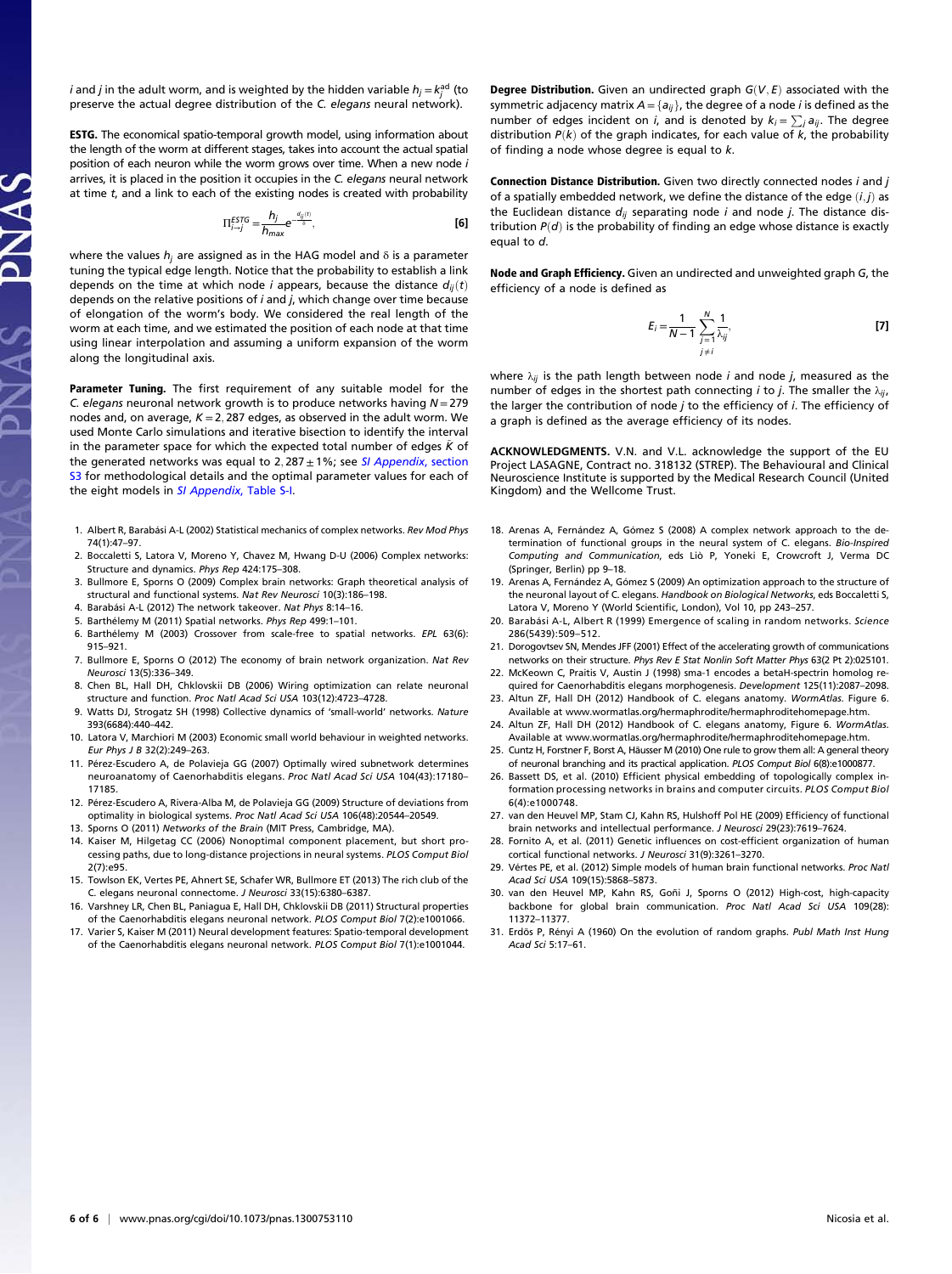# Supporting Information to "Phase transition in the economically modeled growth of a cellular nervous system"

Vincenzo Nicosia,<sup>1,</sup> ∗ Petra E. Vertes,<sup>2,</sup> ∗ William R. Schafer,<sup>3</sup> Vito Latora,<sup>1,4</sup> and Edward T. Bullmore<sup>2,5,6,†</sup>

 $1$ School of Mathematical Sciences, Queen Mary University of London, London E1 4NS, United Kingdom

 $2$ Department of Psychiatry, Behavioural and Clinical Neuroscience Institute,

University of Cambridge, Cambridge CB2 0SZ, United Kingdom

<sup>3</sup>Medical Research Council Laboratory of Molecular Biology, Cambridge CB2 0QH, United Kingdom

 $^4$ Dipartimento di Fisica e Astronomia & INFN & Laboratorio sui Sistemi Complessi,

Universit`a di Catania, Via S. Sofia 61, Catania, Italy

<sup>5</sup>Cambridgeshire and Peterborough National Health Service Foundation Trust, Cambridge CB21 5EF, United Kingdom

 $6$ GlaxoSmithKline Clinical Unit Cambridge, Addenbrookes Hospital, Cambridge CB2 0QQ, United Kingdom

#### **CONTENTS**

| List of Tables                                   |                |
|--------------------------------------------------|----------------|
| List of Figures                                  |                |
| S1. Location of neurons born after hatching      |                |
| S <sub>2</sub> . Additional one-parameter models |                |
| S3. Parameter tuning                             | $\mathfrak{D}$ |
| S <sub>4</sub> . Model comparison                |                |

S5. Node degree, edge length and node efficiency 3

## LIST OF TABLES

#### LIST OF FIGURES

| S-1 Position of neurons born after hatching $\ldots$ 2           |  |
|------------------------------------------------------------------|--|
|                                                                  |  |
|                                                                  |  |
|                                                                  |  |
| S-5 Node efficiency distribution $\ldots \ldots \ldots \ldots$ 8 |  |

# Section S1. Location of neurons born after hatching

In Fig. S-1 we show the spatial configuration of neurons before and after hatching. Notice that the majority of the neurons born before hatching are concentrated in the head and in the tail region, while most of the neurons appearing after hatching are instead placed in the body to form the ventral cord. This explains the relative higher distance from newly added neurons to existing ones observed after hatching.

#### Section S2. Additional one-parameter models

We present here three additional growth models which have been tested during this study, namely the Simple Spatial Growth (SSG), Spatial Growth with Elongation (SGE) and Power-law Economical Growth (PEG). We also discuss their ability to reproduce the developmental growth of the C. elegans neuronal network, and we will compare them with the other five models described in the main text, i.e. Barabási-Albert (BA), Binomial Accelerated Growth (BAG), Hidden-variable Accelerated Growth (HAG), Economical Spatial Growth (ESG) and Economical Spatio-Temporal Growth (ESTG). Notice that all the models considered in this study have only one free parameter. Nevertheless some of these models, and in particular the ESTG, are exceptionally accurate at reproducing the structure and development of the C. elegans neuronal network.

Simple Spatial Growth (SSG). This model makes the assumption that upon arrival a new node  $i$  is placed in the same position at which it appears in the adult worm. Then, node *i* creates an edge to each of the already existing nodes  $j$  with probability:

$$
\Pi_{i \to j}^{SP} = e^{-\frac{d_{ij}^{\text{ad}}}{\delta}} \tag{S-1}
$$

where  $d_{ij}^{ad}$  is the distance between node i and node j in the adult worm and  $\delta$  is a parameter tuning the typical edge length. Since the connection probability decreases exponentially with the distance between nodes in the adult worm, the resulting networks exhibit very few medium- and high-distance links, which are instead relatively frequent in the real C. elegans neuronal networks.

<sup>∗</sup> These authors have equally contributed to this work

<sup>†</sup> To whom correspondence should be addressed. Email: etb23@cam.ac.uk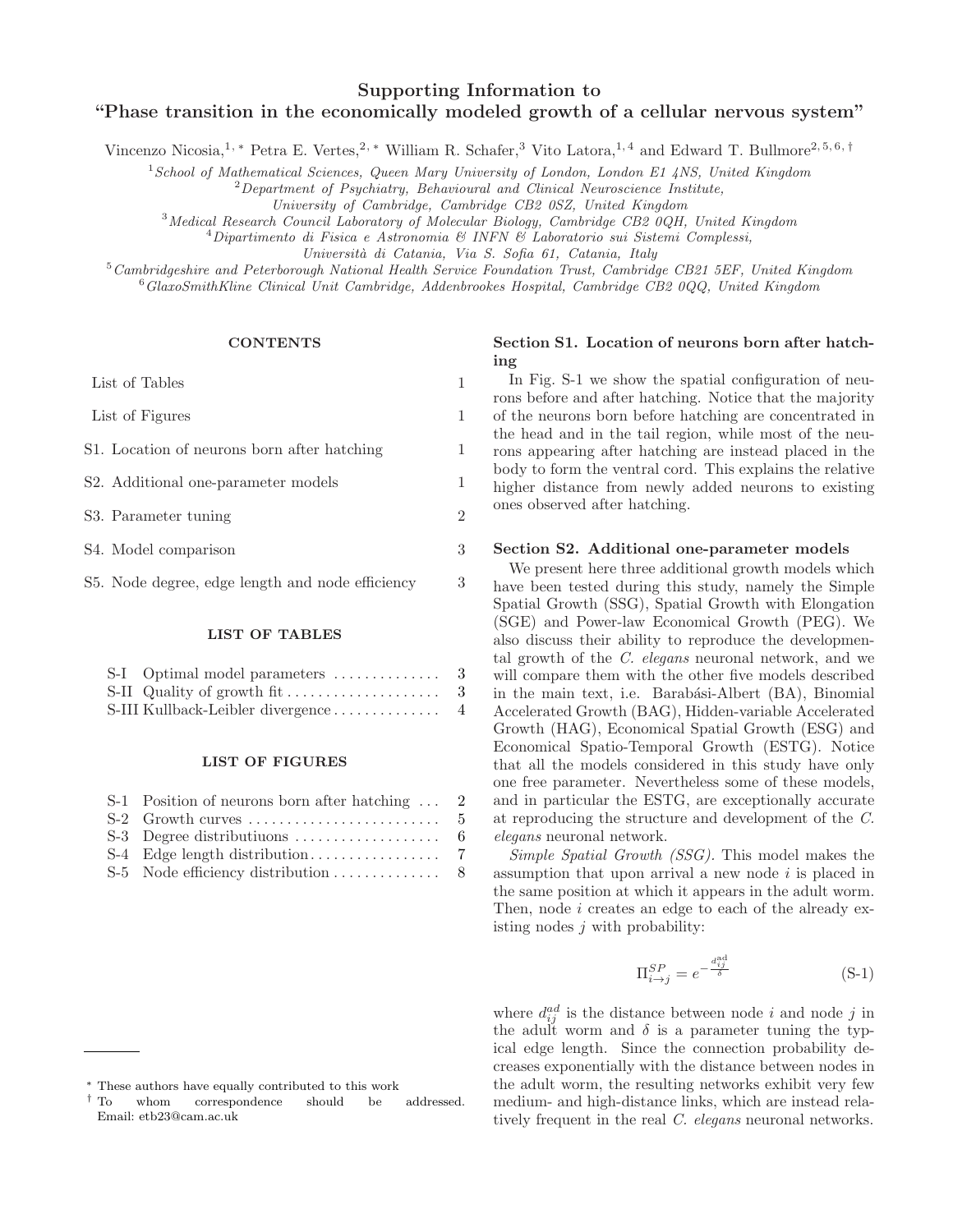

 $\circ$ 

௸௦  $\Omega$ 

 $-0.4$ 

**acco pacco** a

 $-0.2$ 

Figure S-1. Position of neurons born after hatching. The large majority of neurons born after hatching are located throughout the worm's body, while most of the neurons born before hatching are concentrated in the head and in the tail. The x-axis represents the distance in millimeters from the base of the head. Positive values indicate points in the worm's head, while negative values correspond to the body and the tail.

അറി അമ

body length [mm]

Ø

഻഻ൕ൦൚൭൭

 $-0.6$ 

 $-0.8$ 

Spatial Growth with Elongation (SGE). This model uses information about the length of the worm at different stages. The node i arriving in the network at time t is placed in the position it occupies in the neural network at that time, and the probability for  $i$  to connect to an existing node  $j$  is defined as:

 $-1$ 

 $0.05$ 

 $0.05$ <sub>1.2</sub>

 $0.05$ 

 $\sqrt{ }$ 

 $0.05$   $1.2$ 

body width [mm]

body width [mm]

$$
\Pi_{i \to j}^{SPE} = e^{-\frac{d_{ij}(t)}{\delta}} \tag{S-2}
$$

where  $d_{ij}(t)$  is the distance between node i and node j at time t and  $\delta$  is a parameter. Notice that  $d_{ij}(t)$ is a function of time, so that the probability to create an edge between a newly arrived node  $i$  and an existing node  $j$  depends on the time at which node  $i$  arrives in the network and on the relative positions of  $i$  and  $j$  at that time. This makes possible the creation of edges between nodes which are actually separated by a relatively large distance in the adult worm but have been closer in space in earlier developmental stages.

Power-law Economical Growth (PEG). This model implements a trade-off between the tendency to create edges to hubs and the relative distance of the nodes, and takes into account the elongation of the worm during development. Differently from the Economical Spatio-Temporal Growth model presented in the main text, in which the connection probability is a decreasing exponential function of distance, in this model the probability to connect to a distant node decreases as a power-law:

$$
\Pi_{i \to j}^{PEG} = \frac{h_j}{h_{max}} \left[ 1 - \left( \frac{d_{ij}(t)}{L_t} \right)^{\alpha} \right]
$$
 (S-3)

Here,  $h_j$  is the hidden degree of node j, which is set equal to the degree of node j observed in the adult worm, while  $h_{max}$  is maximum node degree in the adult neural network. As for the ESTG model,  $d_{ij}(t)$  is the distance between node i and node j in the worm at time t.  $L_t$  is the total worm length at time  $t$  and  $\alpha$  is the exponent of the power-law. Notice that the attachment probability  $\Pi^{P\vec{EG}}$  approaches 0 when the distance  $d_{ij}(t)$  is comparable with the length of the worm, while the hidden degree of the destination node plays a more important role if the two nodes are closer in space. Thanks to the preferential attachment term, based on the hidden degree of the nodes, this model tends to preserve the degree distribution of the original network.

 $\Omega$ 

 $0.2$ 

#### Section S3. Parameter tuning

In this study we considered only one-parameter randomized growth models. In general, a randomized model generates an ensemble of graphs having certain characteristics. If the model has a tunable parameter, each value of the parameter generates a family of graphs sharing similar structural properties. For instance, the Binomial Accelerated Growth (BAG) model produces networks in which the number of edges grows quadratically with the number of nodes, but the expected number of edges in the final network, i.e. when the number of nodes is equal to  $N = 279$ , depends on the actual value of the attachment probability p.

Since a randomized one-parameter model generates a family of graphs for each value of the parameter, its ability to reproduce the structure of a given network cannot be assessed through a direct comparison of the original graph with a single realization of the model. Instead, the comparison should be performed by taking into account the expected structural properties of the ensemble of networks generated by the model, for each value of the parameter, averaging over a sufficiently large number of realizations. The first requirement of any suitable model for the *C. elegans* neural network growth is to pro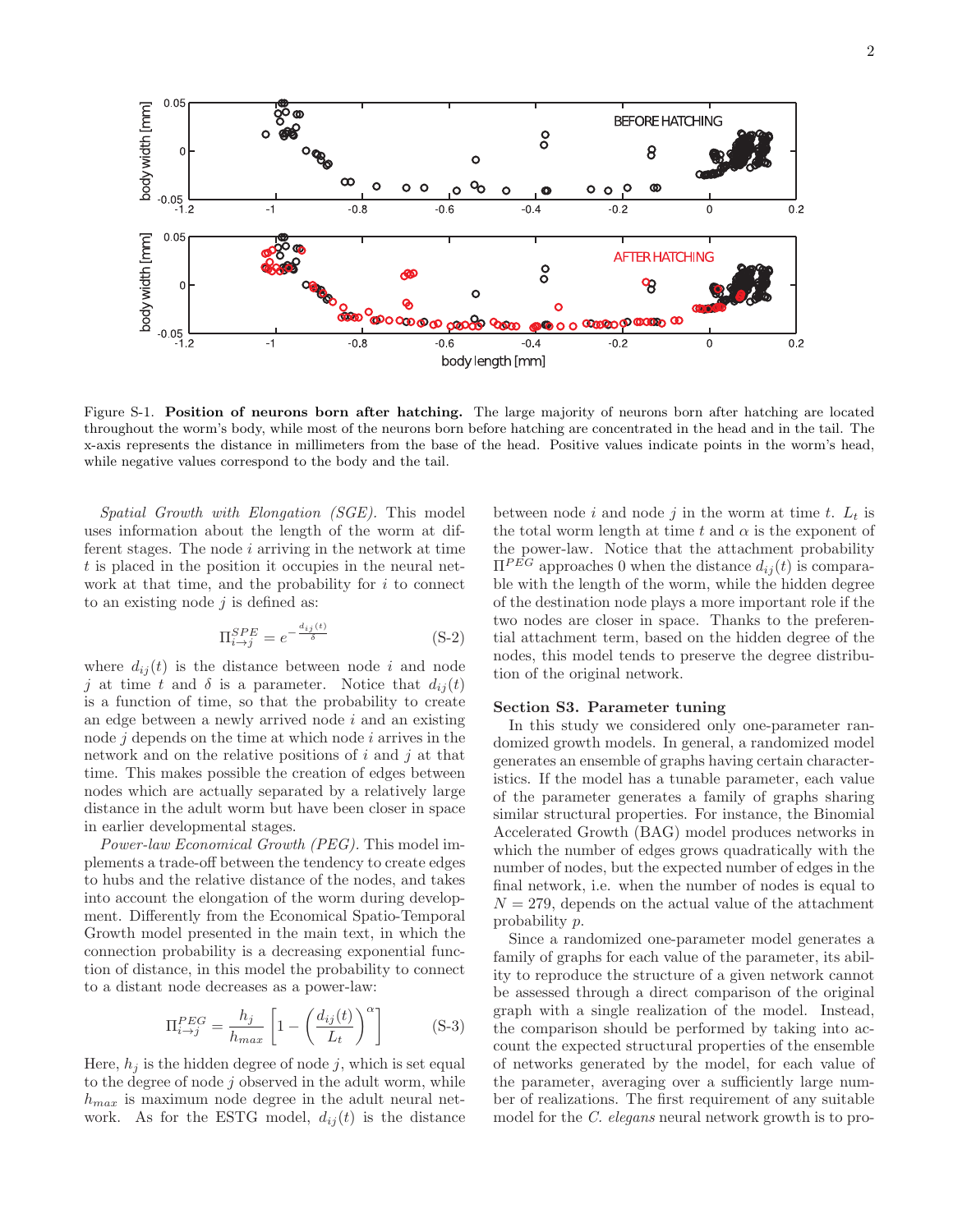duce networks having  $N = 279$  nodes and, on average,  $K = 2287$  edges. This constraint has been used to find the optimal parameter of each considered model.

We employed a two-step parameter optimization process. In the first step we used a Monte-Carlo approach to identify the interval in the parameter space for which the expected total number of edges  $K$  of the generated networks was equal to  $2287 \pm 5\%$ . In this step, we considered 20 networks for each value of the parameter. In the second step we iteratively shrunk the parameter interval using the bisection method, in order to identify the value for which the difference between K and  $K = 2287$  was smaller than 1%. In this step we generated 500 networks for each value of the parameter. The optimal parameter values for each of the eight models are reported in Table S-I.

| Model Optimal parameter |
|-------------------------|
| $p = 0.0575$            |
| $p = 0.302$             |
| $m_0 = 8, m = 8$        |
| $\delta = 0.01365$      |
| $\delta = 0.00235$      |
| $\alpha = 0.0232$       |
| $\delta = 0.0858$       |
| $\delta = 0.0126$       |
|                         |

Table S-I. Optimal model parameters. The optimal parameter of a model guarantees the generation of networks having the same number of edges as the C. elegans adult neural network, with an error smaller than 1%.

#### Section S4. Model comparison

Since our aim was to reproduce as closely as possible the developmental growth of the C. elegans neuronal network, and in particular the abrupt transition in the number of edges in the graph as a function of the number of nodes, we defined a measure to quantify how closely each model matches the curve  $\mathcal{K}(N)$ , which indicates the number of edges in the C. elegans neuronal network when N nodes have been born.

We denote by  $\mathcal{K}_M(N)$  the family of curves of K over N obtained using a certain model M and setting the value of the model parameter according to Table S-I. We computed, for each value of  $N$ , the expected number  $\mu(\mathcal{K}_M(N))$  of edges in the network generated by model M when  $N$  nodes have been added to the graph, averaging over 500 realizations. Using this notation,  $\mu(\mathcal{K}_M(100))$ is the expected number of edges in the graphs generated by model M when the first  $N = 100$  nodes have been added to the graph.

In Fig. S-2 we report the average curve  $\mu(\mathcal{K}_M(N))$  for each of the eight considered models, together with the original curve  $\mathcal{K}(N)$  corresponding to the growth of the C. elegans neural network. By visual inspection, we conclude that the model which best fits the developmental growth of the original network and the phase transition at hatching is the Economical Spatio-Temporal Growth.

In order to quantify the discrepancy between  $\mathcal{K}(N)$  and  $\mathcal{K}_M(N)$  we computed, for each model and for each value of N, the difference  $\xi(N)$ :

$$
\xi(N) = |\mathcal{K}(N) - \mu(\mathcal{K}_M(N))|
$$
 (S-4)

and we considered the expected value  $\mu[\xi(N)]$  and the standard deviation  $\sigma[\xi(N)]$  of  $\xi(N)$ . In Table S-II we report the values of  $\mu[\xi(N)]$  and  $\sigma[\xi(N)]$  for the eight models considered. In general, smaller values of  $\mu[\xi(N)]$  and  $\sigma[\xi(N)]$  indicate a closer match of the original growth curve. In agreement with the conclusions drawn after visual inspection of Fig S-2, which suggested that ESTG was the model which most closely reproduced the growth curve, the smallest values of  $\mu[\xi(N)]$  and  $\sigma[\xi(N)]$ are indeed obtained by the Economical Spatio-Temporal Growth model. The networks generated by all the other models fail to follow the original growth curve by a large extent, and they consequently exhibit larger values of  $\mu[\xi(N)]$  and  $\sigma[\xi(N)]$ .

|                       | $\textbf{Model} \left  \mu[\xi(N)] \right  \sigma[\xi(N)]$ |       |
|-----------------------|------------------------------------------------------------|-------|
| $\overline{B}AG$      | 154.2                                                      | 123.7 |
| $_{\rm HAG}$          | 154.2                                                      | 123.7 |
| <b>BA</b>             | 216.7                                                      | 150.7 |
| <b>SSG</b>            | 205.2                                                      | 167.1 |
| <b>SGE</b>            | 89.5                                                       | 73.7  |
| <b>PEG</b>            | 209.4                                                      | 168.4 |
| <b>ESG</b>            | 215.6                                                      | 172.9 |
| $\operatorname{ESTG}$ | 37.3                                                       | 31.6  |

Table S-II. Quality of growth fit.Average and standard deviation of the point-to-point difference between the observed growth curve  $\mathcal{K}(N)$  and the average curve corresponding to each of the eight considered models. The model parameters are set according to Table S-I. The smaller the value of  $\mu[\xi(N)]$ , the more closely a model can reproduce the growth of the C. elegans neural network. The Barabasi-Albert model (BA) exhibits the highest average point-to-point distance, while the Economical Spatio-Temporal Growth model (ESTG) largely outperforms all the other models.

### Section S5. Node degree, edge length and node efficiency

Here we compare the structure of the networks produced by each of the eight models described in this study with that observed in the adult C. elegans neural network, by using three classical network metrics. The first metric is the degree distribution. Given an undirected graph  $G(V, E)$  associated with the symmetric adjacency matrix  $A = \{a_{ij}\}\$ , the degree of a node i is defined as the number of edges incident on  $i$ , and is denoted by  $k_i = \sum_j a_{ij}$ . The degree distribution  $P(k)$  of the graph indicates, for each value of  $k$ , the probability of finding a node whose degree is equal to k. The second metric is the distribution of connection distances. Given two directly connected nodes  $i$  and  $j$  of a spatially-embedded network, we define the distance of the edge  $(i, j)$  as the Euclidean distance  $d_{ij}$  separating node i and node j. The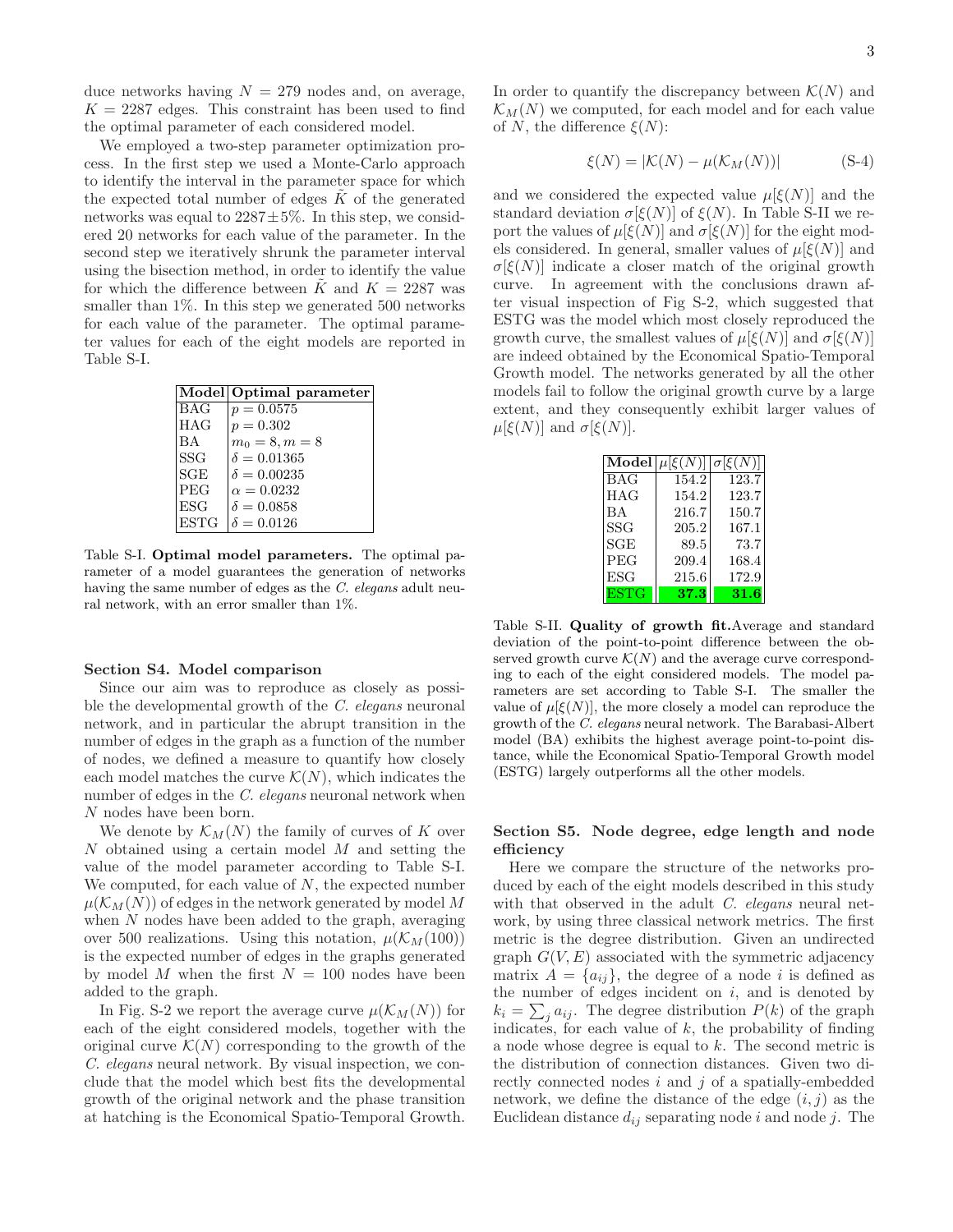|               |       |       | $ \textbf{Model}  D_{KL}(P(k), P_M(k))  D_{KL}(P(d), P_M(d))  D_{KL}(P(E_i), P_M(E_i))$ |
|---------------|-------|-------|-----------------------------------------------------------------------------------------|
| BAG           | 0.875 | 0.346 | 0.966                                                                                   |
| HAG           | 0.301 | 0.290 | 0.545                                                                                   |
| BA            | 0.309 | 0.176 | 0.226                                                                                   |
| <b>SSG</b>    | 0.710 | 0.884 | 0.611                                                                                   |
| $ {\rm SGE} $ | 0.428 | 0.269 | 1.447                                                                                   |
| $ {\rm PEG}$  | 0.149 | 0.322 | 0.214                                                                                   |
| ESG           | 0.708 | 0.685 | 0.361                                                                                   |
| ESTG          | 0.143 | 0.099 | 0.223                                                                                   |

Table S-III. Kullback-Leibler divergence. The symmetrized Kullback-Leibler divergence between the degree, edge length and node efficiency distributions of the adult C. elegans neural network and the corresponding average distributions of the networks generated through each of the eight models. Smaller values of symmetrized divergence indicate higher similarity between the two distributions. The best and second-best values are highlighted in green and yellow, respectively, while the worst and second-worst are marked in red and orange, respectively. BAG and SSG exhibit the worst values of divergence. Interestingly, besides being the best model at fitting the developmental growth of the C. elegans neural network (as shown in Fig. S-2 and in Table S-II) ESTG performs more consistently than any of the other models in reproducing the structural properties of the adult worm's nervous system.

associated distance distribution  $P(d)$  is the probability of finding an edge whose distance is exactly equal to d. The third metric is node efficiency. Given an undirected and unweighted graph  $G$ , the efficiency of a node is defined as:

$$
E_i = \frac{1}{N-1} \sum_{\substack{j=1 \ j \neq i}}^{N} \frac{1}{\lambda_{ij}}
$$
 (S-5)

where  $\lambda_{ij}$  is the distance between node i and node j, measured as the number of edges in the shortest path connecting  $i$  to  $j$ . The node efficiency of  $i$  measures how easy it is to reach any other node in the graph by starting from  $i$  and traveling across shortest paths. In general, the smaller the distance between  $i$  and  $j$ , the higher the contribution of  $j$  to the efficiency of node  $i$ . If the graph is not connected and node  $i$  and  $j$  belong to two different connected components then there exists no path connecting them. In this case, the distance  $\lambda_{ij}$  is conventionally set to  $\infty$ , and the contribution of node j to the efficiency of *i* is equal to  $1/\infty \equiv 0$ .

In Fig. S-3, S-4 and S-5 we show, respectively, the average degree distribution, length distribution and node efficiency distribution of the networks generated by each of the eight models, together with those observed in the adult C. elegans neural network (reported in each panel in shaded grey). By visual inspection, we notice that ESTG seems to be the model which most closely reproduces all these distributions.

In order to quantify the difference between the distributions of degree, length and node efficiency of synthetic graphs with those of the C. elegans neural network we used the Kullback-Leibler divergence. Given two probability distributions  $P = \{p_i\}$  and  $Q = \{q_i\}$ , the Kullback-Leibler divergence of  $Q$  from  $P$  is defined as:

$$
D_{KL}(P||Q) = \sum_{i} p_i \log \frac{p_i}{q_i}
$$
 (S-6)

The Kullback-Leibler divergence measures the information lost when  $Q$  is used as an approximation of  $P$ , and is non-symmetric, i.e.  $D_{KL}(P||Q) \neq D_{KL}(Q||P)$ . Since we are interested in measuring the similarity between two distributions, and not the relative information lost when using one of them as a predictor of the other, we opted for the symmetrized Kullback-Leibler divergence, which is defined as follows:

$$
D_{KL}(P,Q) = \frac{D_{KL}(P||Q) + D_{KL}(Q||P)}{2}
$$
 (S-7)

In general, the smaller the value of  $D_{KL}(P,Q)$ , the more similar the two distributions  $P$  and  $Q$ . If we denote by  $P(c)$  the distribution of the generic quantity c in the C. elegans neural network and by  $P_M(c)$  the distribution of the same quantity  $c$  in networks generated through model M, the symmetrized Kullback-Leibler divergence between  $P(c)$  and  $P_M(c)$  is denoted as  $D_{KL}(P(c), P_M(c))$ . In Table S-III we report, for each model, the values of the symmetrized Kullback-Leibler divergence between the degree, edge length and node efficiency distributions of the adult C. elegans neural network and the networks generated by each of the eight models, which are respectively denoted by  $D_{KL}(P(k), P_M(k)),$  $D_{KL}$   $(P(d), P_M(d))$  and  $D_{KL}$   $(P(E_i), P_M(E_i))$ . The best and the second-best value of  $D_{KL}(P,Q)$  for each metric are highlighted in green and yellow, respectively. Notice that the smallest values of the symmetrized Kullback-Leibler divergence are consistently obtained by the ESTG model, with the only exception being node efficiency for which PEG outperforms ESTG by a small amount.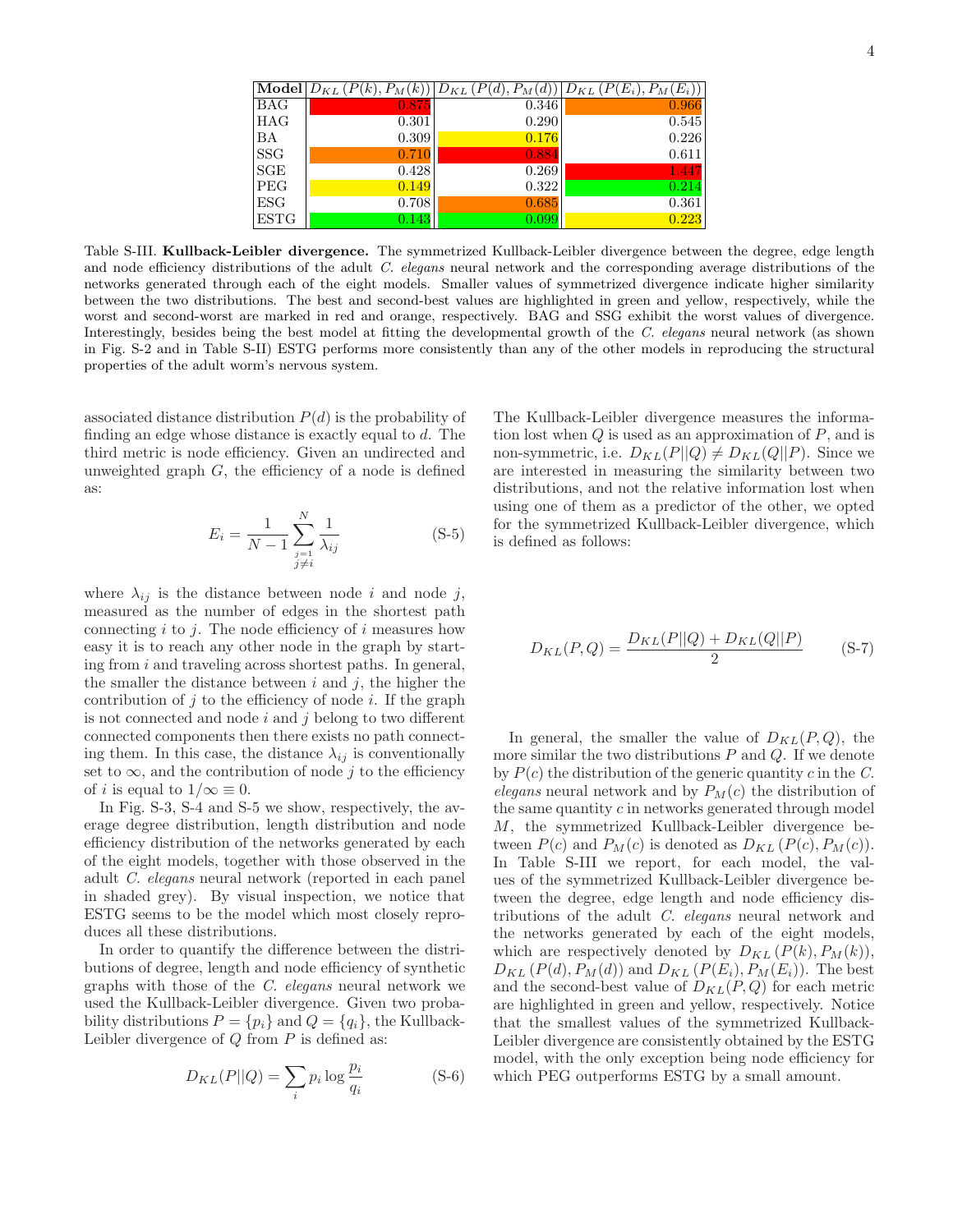

Figure S-2. Growth curves. The average total number of edges  $\mathcal{K}_M(N)$  as a function of N for each of the eight models. The original growth curve of the C. elegans neural network is reported for reference in each panel, as a solid black line. The SSG, SGE, ESG and ESTG models exhibit a transition from a quadratic to a linear increasing regime, but only ETSG is able to closely match the growth curve observed in the original graph.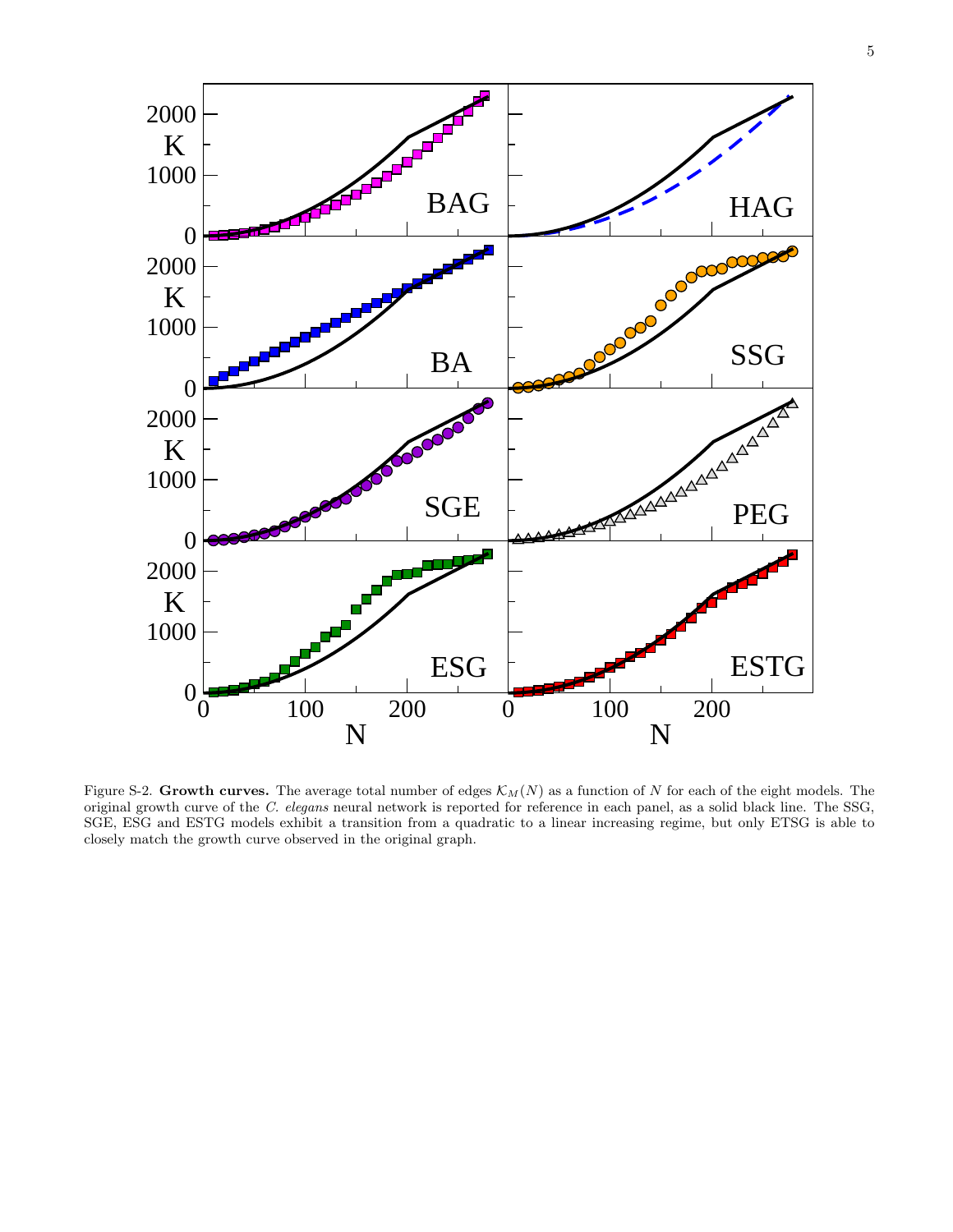

Figure S-3. Degree distributions. The average degree distribution of the networks generated by each of the eight models. The degree distribution of the adult C. elegans neural networks is reported in each panel in shaded gray, for comparison. Only the models based on hidden-variables, i.e. HAG, PEG and ETSG, are able to reproduce the degree distribution of the worm more closely. In the BA, SSG and ESG models low-degree nodes are over-represented, while in the BAG and SGE models low-degree nodes are substantially under-represented.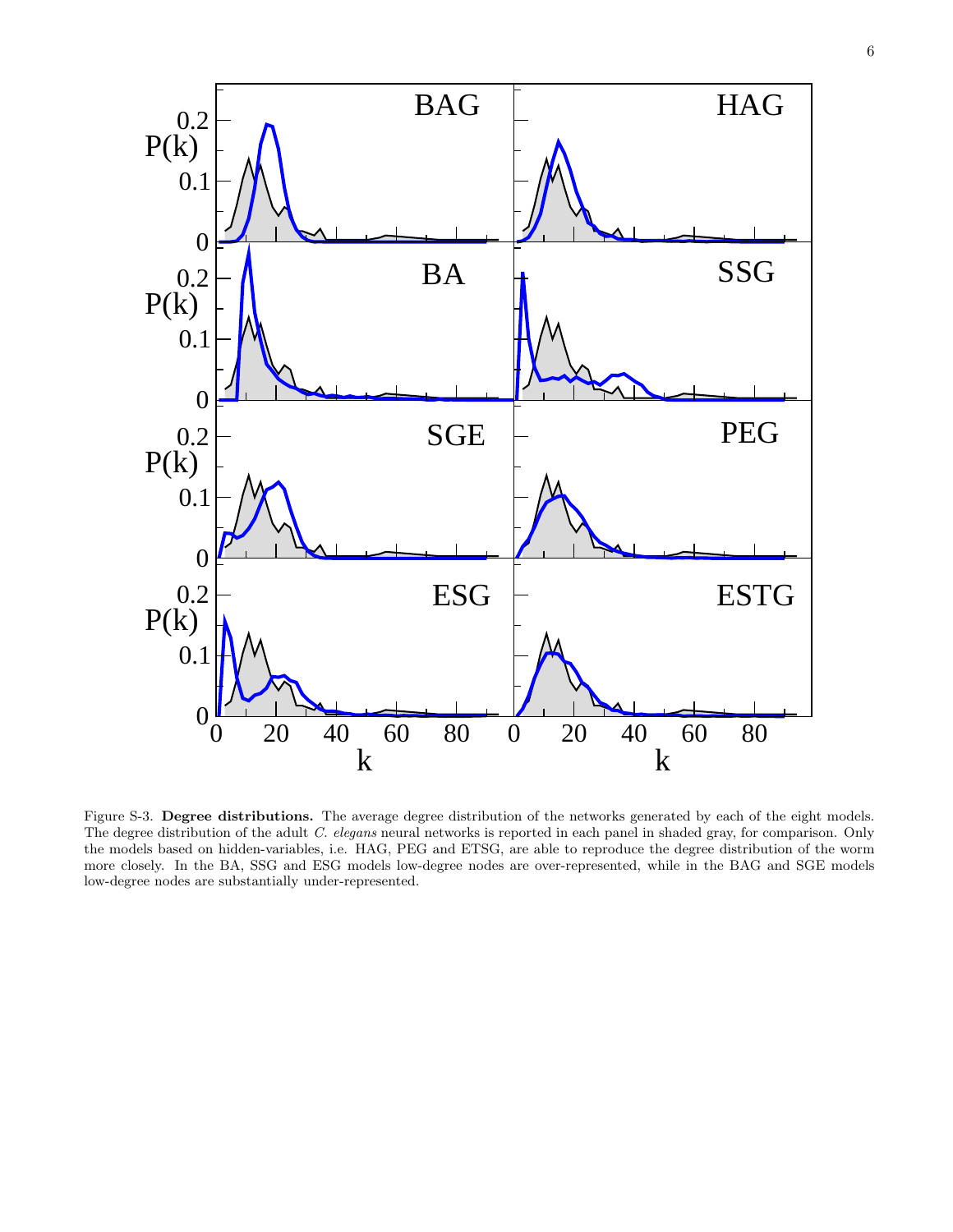

Figure S-4. Edge length distributions. The average distribution of edge length in the networks generated by each of the eight models, compared with the distribution of edge length observed in the adult C. elegans network (reported in shaded gray). BAG, HAG, BA and PEG produce networks with substantially longer links, while SSG, SGE and ESG exhibit a substantially larger percentage of short links (notice the different scale of the y-axis in the SSG panel). The only model which closely matches the distribution of edge length is ESTG.